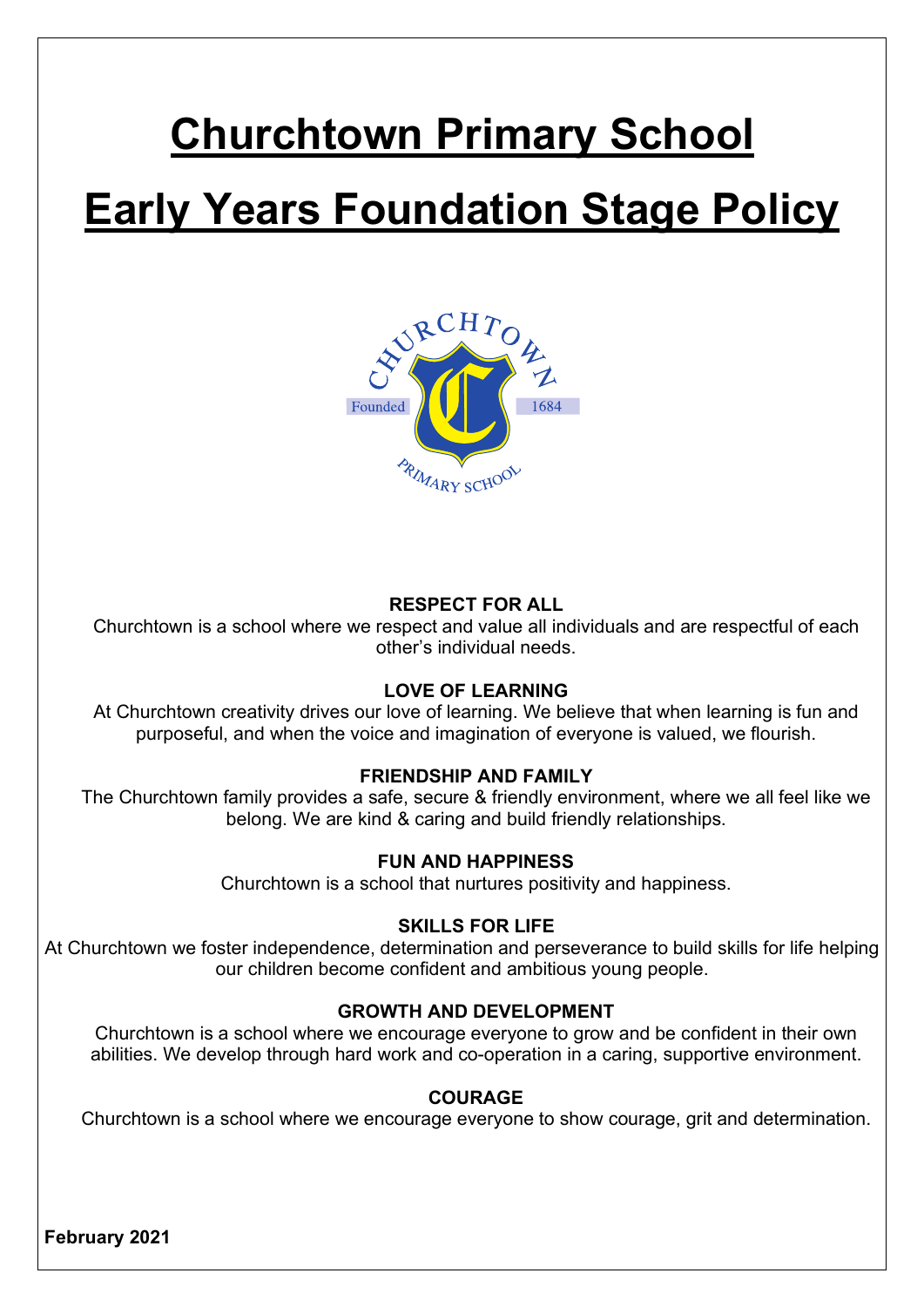# **Our Early Years Values**

- Provide a stimulating environment by planning high quality, purposeful play opportunities, which are based on children's interests making learning fun and meaningful.
- Provide a nurturing, caring environment where children feel safe, happy and valued as individuals.
- Allow children to explore, experiment and consolidate their learning through hands on opportunities in a safe environment where they are able to achieve and reach their potential.
- Enable children to become independent learners and develop the skills to co-operate, share, negotiate and work as a team.
- Develop close partnerships where parents and practitioners work together and learn from each other in order to share information and celebrate children's achievements.

# **Nursery and Reception at Churchtown Primary School**

## **Churchtown Primary School is currently and Early Adopter School**

"Every child deserves the best possible start in life and the support that enables them to fulfil their potential. Children develop quickly in the early years and a child's experiences between birth and age five have a major impact on their future life chances. A secure, safe and happy childhood is important in its own right. Good parenting and high-quality early learning together provide the foundation children need to make the most of their abilities and talents as they grow up."

## *Original 2012 EYFS Statutory Framework Statutory Framework for the EYFS DfE 2017*

"It is vital that we get to know and value all young children. All children learn more in the period from birth to five years old than any other time in their lives. If children are at risk of falling behind the majority, the best time to help them to catch up and keep up is in the early years. Every child can make progress, if they are given the right support. When we succeed in giving every child the best start in their early years, we give them what they need today. We also set them up with every chance of success tomorrow."

## *Development Matters: DfE 2020*

The overarching aim of the EYFS is to help young children stay safe, be healthy, enjoy and achieve, make a positive contribution, and achieve economic well-being by providing:

- quality and consistency, so that every child makes good progress and no child gets left behind;
- a secure foundation which creates learning and development opportunities that are planned around the interests and needs of the children, informed by regular assessments and reviews;
- partnership working between practitioners, parents and carers
- equality of opportunity ensuring that there is no discrimination and every child is included and supported'

The guiding principles which shape our practice are grouped into four distinct but complementary themes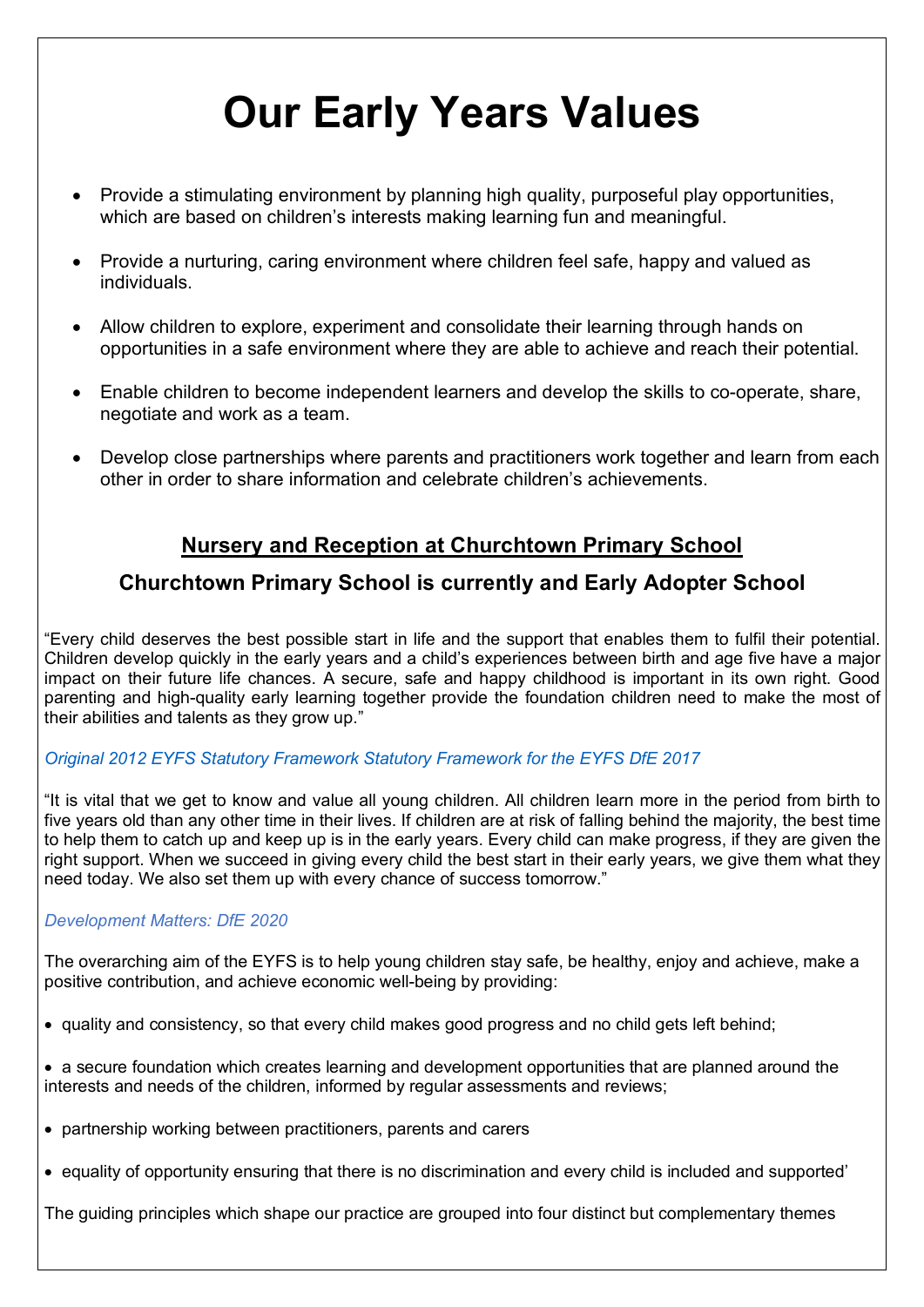#### 1. A Unique Child

- 2. Positive Relationships
- 3. Enabling Environments with teaching and support from adults
- 4. Learning and Development

## **1. Legal framework**

1.1. This policy has due regard to statutory legislation, including, but not limited to, the following:

- Childcare Act 2006
- The Safeguarding Vulnerable Groups Act 2006
- The GDPR
- Data Protection Act 2018
- 1.2. This policy has due regard to statutory guidance including, but not limited to, the following:

## **DfE (2017) 'Statutory framework for the early years foundation stage'**

- **DfE (2018) 'Keeping children safe in education'**
- **DfE (2018) 'Working together to safeguard children'**

## **DfE (2015) 'The prevent duty'**

1.3. This policy is intended to be used in conjunction with the following school policies:

## **Early Years Foundation Stage (EYFS) Assessment Policy**

- **Behaviour Policy**
- **Special Educational Needs and Disabilities (SEND) Policy**
- **Teaching and Learning Policy**
- **Child Protection and Safeguarding Policy**
- **Allegations of Abuse Against Staff Policy**
- **Drug and Alcohol Policy**
- **Equal Opportunities Policy**
- **Administering Medication Policy**
- **Health and Safety Policy**
- **Recruitment Policy**
- **Data Protection Policy**

**Social Media Policy**

**Complaints Procedures Policy**

## **Curriculum**

At Churchtown we recognise that every child is unique. We understand that children develop in individual ways and at varying rates. We want our children to be independent and self-motivated learners, encouraging the children to adapt their work, think critically and take risks with their learning.

In the Early Years at Churchtown we follow the Seven Key Features of effective practice as outlined in Development Matters 2020:

1. We provide the best education for every child to ensure that everyone has the best chance of success no matter what their background or starting point.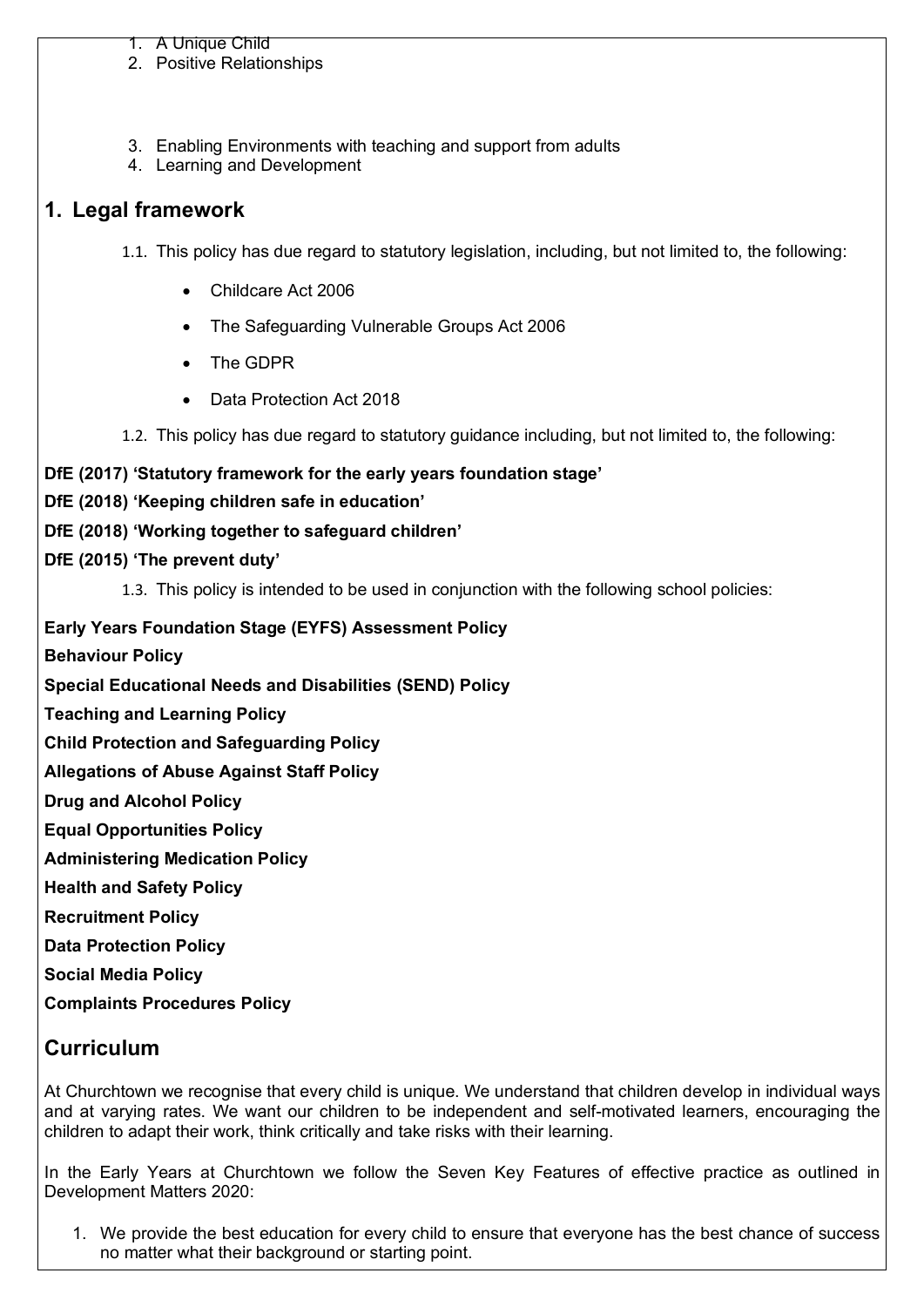- 3. We deliver an ambitious, broad and balanced curriculum where depth of learning is more important than covering lots of things in a superficial way. Children lead the learning through their interests, therefore our planning is flexible.
- 4. Pedagogy: At Churchtown we use a balance of different approaches to ensure that each child makes good progress.
- 5. We carry out high quality assessments based on teachers deep knowledge and understanding of child development. Assessment is about noticing what children can do and what they know. It is not about lots of data and evidence.
- 6. We place high value on executive function and self-regulation with a particular focus on language development and oracy.
- 7. We work hard to develop strong and respectful partnerships with parents as the child's first educator.

# **Our EYFS Curriculum**

- is at the heart of our approach to teaching and learning
- is distinctive, innovative and strategically planned with the individual pupils in mind
- Is currently being reviewed in the light of national developments, new thinking and research. In September 2020 Churchtown Early Years became an Early Adopter school, trialling the new Development Matters framework before statutory implementation in September 2021.
- Introduces challenging, engaging and real-life problems
- strives to encourage and develop a love of learning
- allows learning to happen through a child centred approach
- ensures resources and apparatus and the environment supports learning at every stage of development within the EYFS curriculum
- ensures all areas of learning and development are regarded with the same level of importance and are interlinked in our curriculum coverage
- includes fundamental British values to teach children a sense of self and belonging; enabling them to learn and stay true to the values that make people good human beings
- ensures that children learn to live together peacefully, with each of them playing a valuable role in the multi- cultural world in which they live
- The EYFS framework includes seven areas of learning and development, all of which are important and interconnected. There are three **prime areas**, which are particularly important for igniting children's curiosity and enthusiasm for learning, forming relationships and thriving. Children are also supported in 4 specific areas, through which the 3 prime areas are strengthened and applied

## **The Prime Areas of Learning and Development**

## **Communication and Language**

The development of children's spoken language underpins all seven areas of learning and development. Children's interactions from an early age form the foundations for language and cognitive development. The number and quality of conversations they have with adults and peers throughout the day in a language rich environment is crucial.

## **Personal, Social and Emotional Development**

Children are supported to develop strong, warm, supportive relationships with adults. They are supported to develop a strong sense of self, have confidence in their own abilities, manage their emotions and persist and wait for what they want. Providing them with a secure platform from which they can achieve in school and in later life.

## **Physical Development**

Physical activity is vital in children's all-round development, enabling them to pursue happy, healthy and active lives. Repeated and varied opportunities and activities to develop spatial awareness, co-ordination and agility along with gross motor control and fine motor precision will provide children with the foundation for a healthy body and strong social and emotional well-being.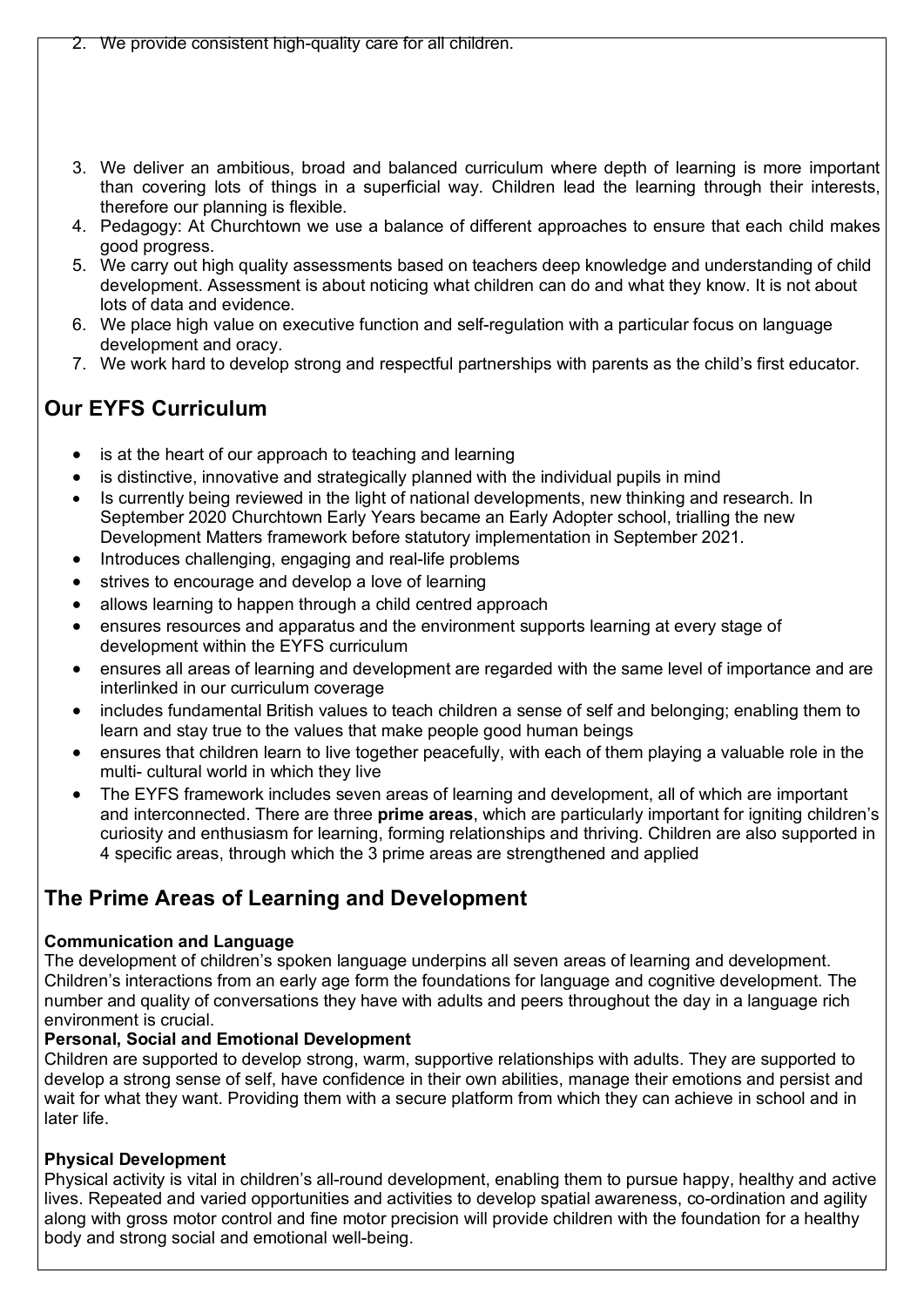# **The Specific Areas of Learning and Development**

#### **Literacy**

This focuses on reading and writing. At Churchtown we have a strong focus on developing a lifelong love of reading. Children are taught phonics throughout the EYFS using RWI. In Reception the children are taught in differentiated ability groups.

#### **Mathematics**

Developing a strong grounding in number is essential for children to develop the necessary building blocks to excel mathematically. Our curriculum also includes rich opportunities for children to develop their spatial and reasoning skills across all areas of mathematics including shape, space and measures.

#### **Understanding of the World**

This area focuses on children's developing knowledge and understanding of their own environment, and fostering an understanding of our culturally, socially, technologically and ecologically diverse world.

#### **Expressive Arts and Design**

The development of children's artistic and cultural awareness supports their imagination and creativity. The frequency, depth and repetition of their experiences are fundamental to interpreting and approaching what they hear, respond to and observe.

#### **Early Learning Goals**

The level of development a child is expected to reach by the end of the Foundation Stage is defined by the Early Learning Goals. ELG's are designed to support teachers to make holistic, best fit judgements about a child's development and their readiness for year 1. They are not to be used as a curriculum, or to limit the wide range of rich experiences that are crucial for learning and development.

## **Characteristics of Effective Teaching and Learning**

Through regular observations, we will discover children's interests and assess what children know. Also fundamental to our practice is to assess how children learn and it is our duty to report to parents their children's individual dispositions and attitudes to learning. This will be assessed using the Characteristics of Effective Learning which are:

- **Playing and exploring** engagement. Children investigate and experience things and events around them and 'have a go'.
- **Active learning** motivation. Children concentrate and keep trying if they experience difficulties, as well as enjoying what they achieve.
- **Creating and thinking critically** thinking. Children have and develop their own ideas, make links between different and experiences and develop strategies for doing things.

## **Planning**

Through planning, teachers ensure that there is a balance of adult led and child-initiated activities across the day. During child-initiated activities the adults' role is to show an interest in the children's ideas, build conversation, facilitate and share ideas and model different skills. Such interaction with the children is essential as this helps to build the children's understanding and therefore guides new learning. This informs the planning in order to ensure that the topics being covered reflect the children's fascinations currently within the class. By being fluid in this way current topics can be readily introduced and adapted. This allows for spontaneity within our Foundation Stage and allows for unexpected occurrences, such as a butterfly in class, birthdays, new siblings, the window cleaner, to become an integral part of our learning.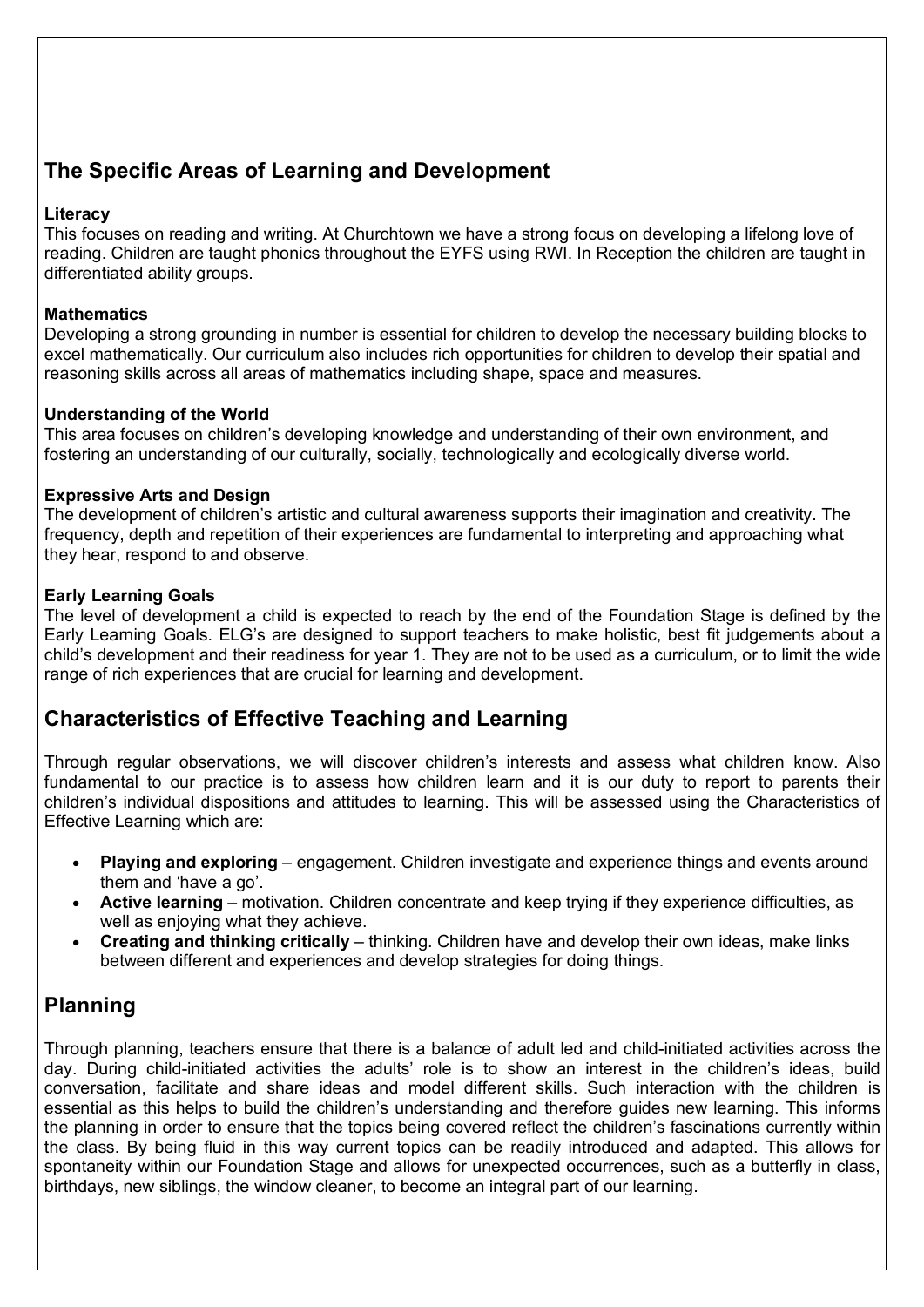# **Direct Teaching**

At specific times in the day the children will take part in an activity that is teacher led. Such sessions include daily phonics lessons, reading and maths/counting experiences, as well as teaching new skills to support their learning within the classroom environment and also in our various outdoor classrooms. In Reception and Nursery, shared story-time take place 5 times a day in line with the whole school policy for reading. These books and stories form part of our planning, including texts to support Talk for Writing, mathematics from the White Rose scheme and also to support our themes. Children's interests also play a big part here and we encourage children to bring favourite stories from home to encourage that development of a love of books, stories and reading for pleasure. All direct taught sessions are carefully planned and tailored for each group using previous assessments of the children's knowledge, skills and ability. Planning is changed and tailored regularly and, in response to the result of taught sessions, ensuring all teaching and learning is relevant and challenging for each child.

# **Learning Through Play**

Children's play reflects their wide ranging and varied interests and preoccupations. Children learn best from activities and experiences that they have initiated and play with peers is important for children's development. We carefully plan our environment and provide opportunities to reflect these interests to inspire them further, whilst also making sure that children also have the opportunity to extend and practise the skills they have learned through direct teaching. Constant opportunities are provided for children to be able to make their own decisions and choices in order that they can become independent, confident and happy learners as soon as is possible for each individual child. Some children will need gentle encouragement in this step as they become more comfortable in their new setting.

Through play children explore and develop learning experiences, helping them make sense of the world. They practise and build up ideas, and learn how to control themselves and understand the need for rules. Children at Churchtown make promises which reflect the rules and expectations we have in our Foundation Stage. Children have the opportunity to think creatively alongside other children as well as on their own. They communicate with others as they investigate and solve problems. They express fears or re-live anxious experiences in controlled and safe situations. They enjoy risk taking in a controlled and fun way. Our 'Forest School experience is a prime example of this.

Giving children the opportunity to play with ideas in different situations and with a variety of resources, allows them to discover connections and come to new and better understandings and ways of doing things. With adult support this process enhances children's ability to think critically and ask questions. Adults can support them in making connections by showing genuine interest, offering encouragement, clarifying ideas and asking open questions. Children can access resources freely and are allowed to move them around the classroom to extend their learning. Children have the choice to be outside during the entire day, unless there are exceptional weather conditions. There are provisions for a typical British winter. Lots of puddle suits and wellies!

## **Assessment, Recording and Reporting of Progress**

Assessment is an essential and important part of the Early Years for children's learning and development. Assessment takes a variety of forms in order to gain an understanding of each child's level of understanding. These can be through observations, photographic evidence, examples of work, parental conversations. Assessment occurs throughout any taught session as well as during free flow times when children are embedding and extending any previous learning. These assessments will then be used to shape and adapt any future learning.

Assessment should not entail prolonged breaks from interaction with children, nor require excessive paperwork. When assessing whether an individual child is at the expected level of development, practitioners should draw on their knowledge of the child and their own expert professional judgement and should not be required to prove this through collection of physical evidence.

Observations across Early Years are taken using **Tapestry**. This assessment tool allows staff to take photos, videos and to make notes while observing what the children are doing or saying. From such observations we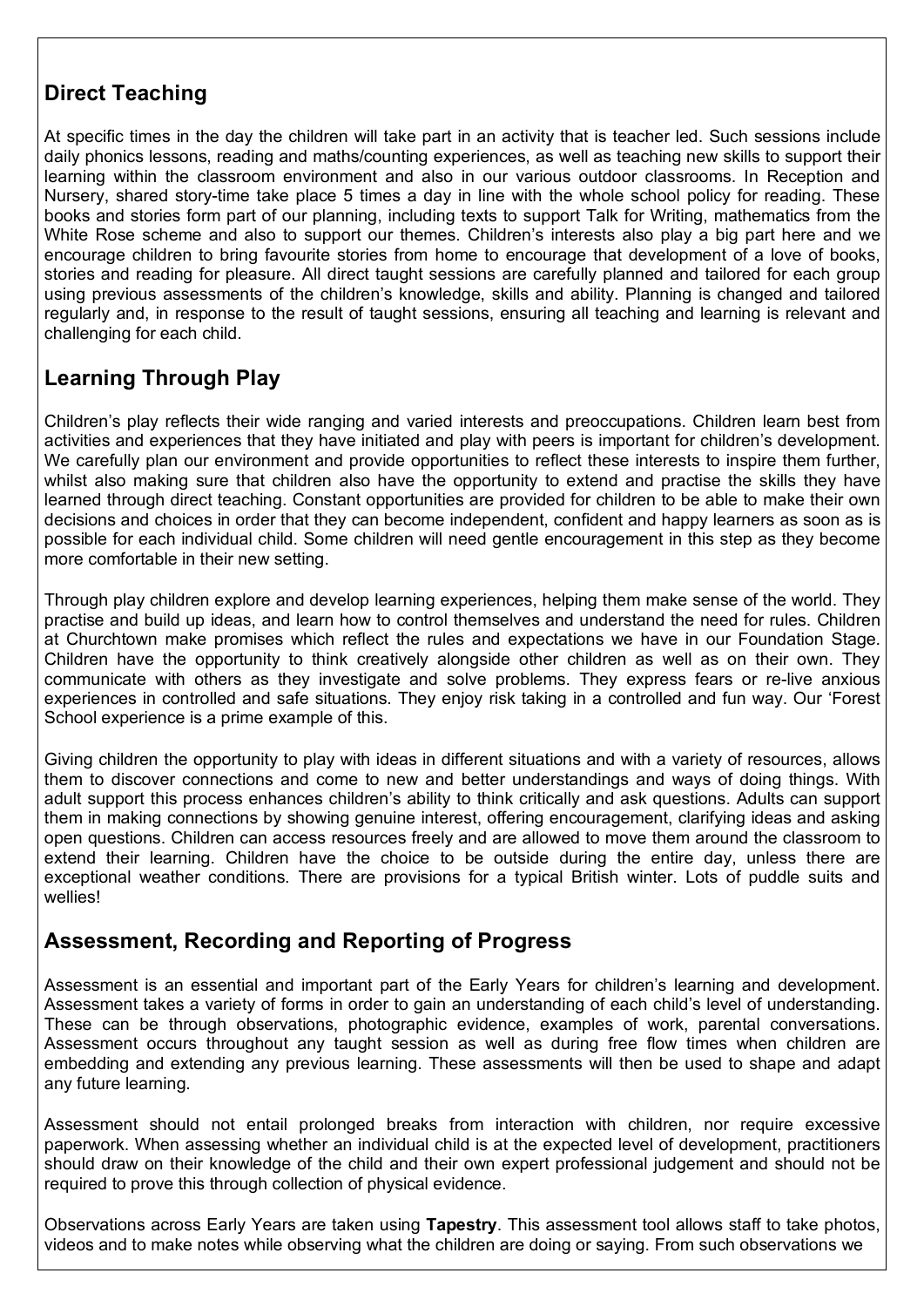can ascertain what the next steps are for the children. We are then able to share these experiences with the children's parents on a regular basis. This is a two-way process whereby parents may input observations of their own, add comments to post and like observations they can view. As it is an app based 'Online Learning Journey', it is highly accessible as parents can access on mobile phones, tablets as well as on computers.

On entry to Reception and Nursery a baseline assessment is carried out for each child.

Mid to late Autumn: Children who are "Cause for concern" in terms of both attainment and progress will be reported to the Phase Leader/Assistant Head and SENCO where appropriate. Interventions, additional support and tailored groupings are then put in place.

**Spring:** Children will be grouped by class teachers.

Group 1: Those children who will not reach the ELG before the end of Reception.

Group 2: Those children who will definitely achieve the ELG's.

Group 3: Those children who are not at the stage of development where we could confidently make that decision /judgement at this point.

**Summer:** As above for Spring, children will be placed in one of the 3 groups, but alterations will be made based on formative teacher assessment of individual children. Towards the end of the summer term Reception teachers will make a judgement about each child and indicate whether children are meeting expected levels of development, or if they are not yet reaching expected levels – emerging. Reception teachers will then meet with Year 1 teachers to discuss each individual child and assist with planning activities for those children to ensure a successful transition to Year 1.

Opportunities for a Parent Teacher Consultation are provided in the Autumn, Spring terms to provide information about children's progress and to discuss the children's learning journey from Tapestry, to talk about children's strengths, achievements, interests and next steps. These form the basis for the monitoring of pupil progress as the children progress through school. On-going teacher assessments are undertaken in line with the Foundation Stage Profile and these form the basis for the end of year report to parents.

We ensure our end of EYFS assessments are reliable through:

- our knowledge of the child gained through observation and interaction
- our environment enables the child to flourish to their full capacity
- our assessments ensure a range of contributors e.g. parents, the school nurse, Speech and Language Therapy,
- in-house moderation across the EYFS team
- moderation with the Local Authority and In CORE groups

## **Special educational needs and disability and Inclusion**

At Churchtown we value the diversity of all children our school. We believe that all our children matter. We give our children every opportunity to achieve their best. We do this by taking account of our children's range of life experiences when planning for their learning.

Assessments and teacher observations are used to identify children who may have specific needs within the first half term and ongoing through each child's primary education. Results of assessments are used to ensure that a differentiated curriculum is offered to such children to meet their needs.

## **Safeguarding and Children's Welfare**

Children learn best when they are happy, safe and feel secure. We aim to ensure that all children feel happy, safe and secure through the continuous development of positive relationships between children and staff as well as relationships with their peers. We follow the safeguarding and welfare requirements detailed in the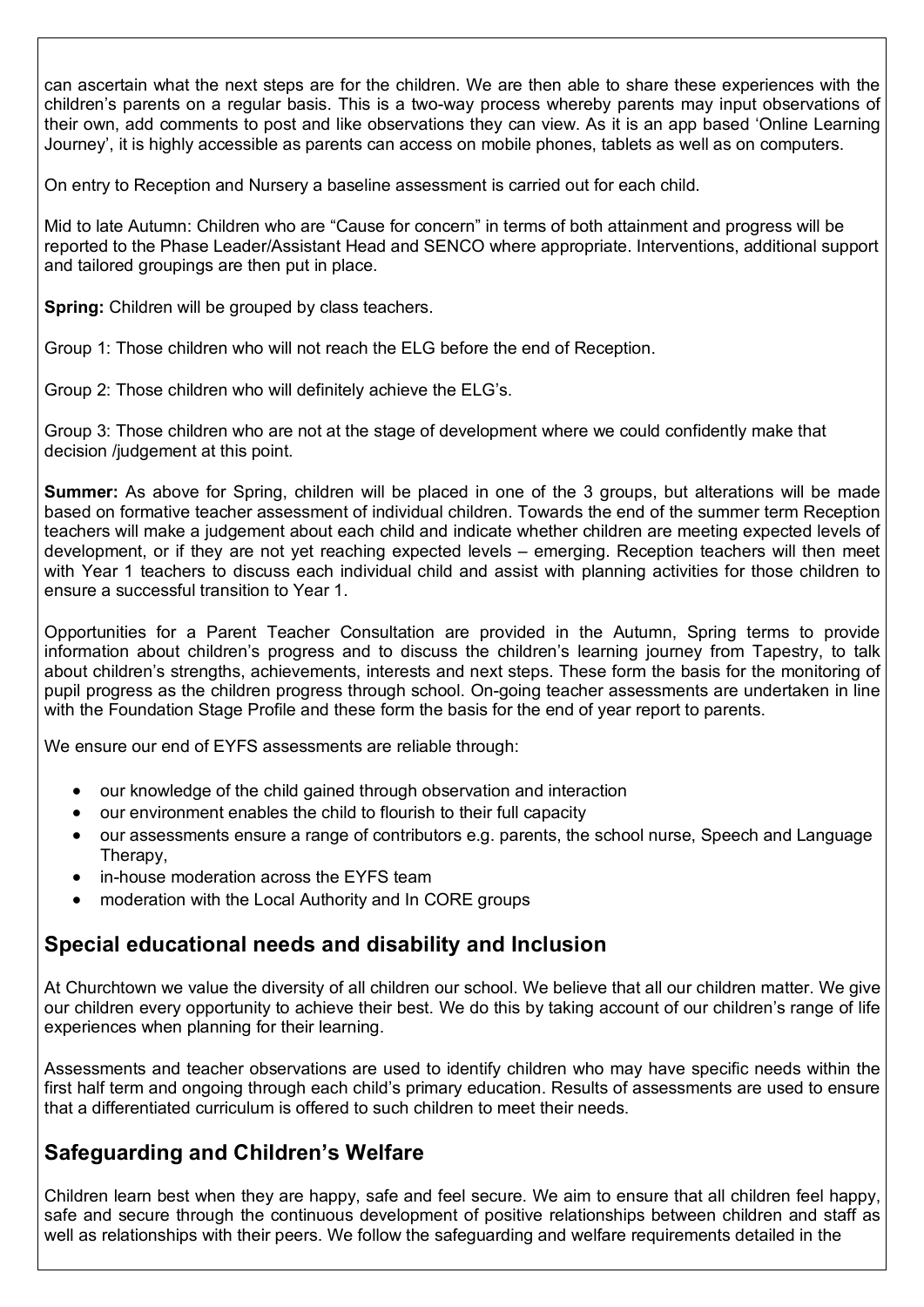Early Years Foundation Stage Guidance. Our school has rigorous Safeguarding and welfare policy and procedures that are used to identify anyone at risk or harm of radicalisation that sets out clear procedures for reporting any concerns. It is important to us that all children in the school are 'safe'. We aim to teach children that, in society as in a classroom, there is a need for boundaries, rules and limits to which we all need to adhere to help us stay safe. We aim to teach children to be consciously aware of their feelings and the feelings of others and how to manage their own behaviour by identifying behavioural issues and using them as a teaching moment. We also aim to teach our children to take risks whilst learning how to recognise and avoid hazards.

- Any safeguarding or welfare issues will be dealt with in line with the **Child Protection and Safeguarding Policy**, and all members of staff in the EYFS are required to read this policy as part of their induction training.
- The DSL is **Sue Anderson**
- The deputy DSL is **Jeanette Healy, Christine Wilson**.
- Other designated leads are: Tina Godfrey, Chris Bateman, Belinda Taylor, Jinnie Payne, Lisa Standeven
- The DSL is responsible for safeguarding children and liaising with local children's services as appropriate.
- The deputy DSL will undertake the duties of the DSL in their absence, but overall responsibility
- for safeguarding will remain with the DSL.
- The DSL and deputy DSL will undertake child protection training as required.
- Staff will receive safeguarding training that enables them to understand the safeguarding policy and procedures, have up-to-date knowledge of safeguarding issues, and recognise signs of potential abuse and neglect
- All EYFS staff should refer to the Social media policy regarding the use of mobile phones and cameras in school.

## **Health and safety**

- 1.4. A first-aid box is located in each Reception classroom and in the Nursery, there is also access to first aid equipment in the community room. There is a defibrillator located in the EY building hallway.
- 1.5. Only medicine prescribed to a child by a doctor, dentist, nurse or pharmacist will be administered.
- 1.6. The school's **Administering Medication Policy** outlines the procedures for administrating medicines.
- 1.7. The **Class teacher** will report any accident or injury involving a child to their parents on the day it occurs, and any first-aid treatment administered to a child will also be reported to their parents.
- 1.8. Accidents and injuries will be recorded on the accident log on an iPad, located in the **EYFS building**
- 1.9. The **headteachers** will report any serious accident, illness, injury, or death of a child whilst in the school's care to Ofsted as soon as is reasonably practicable, but within 14 days of the incident occurring. Local child protection agencies will also be notified.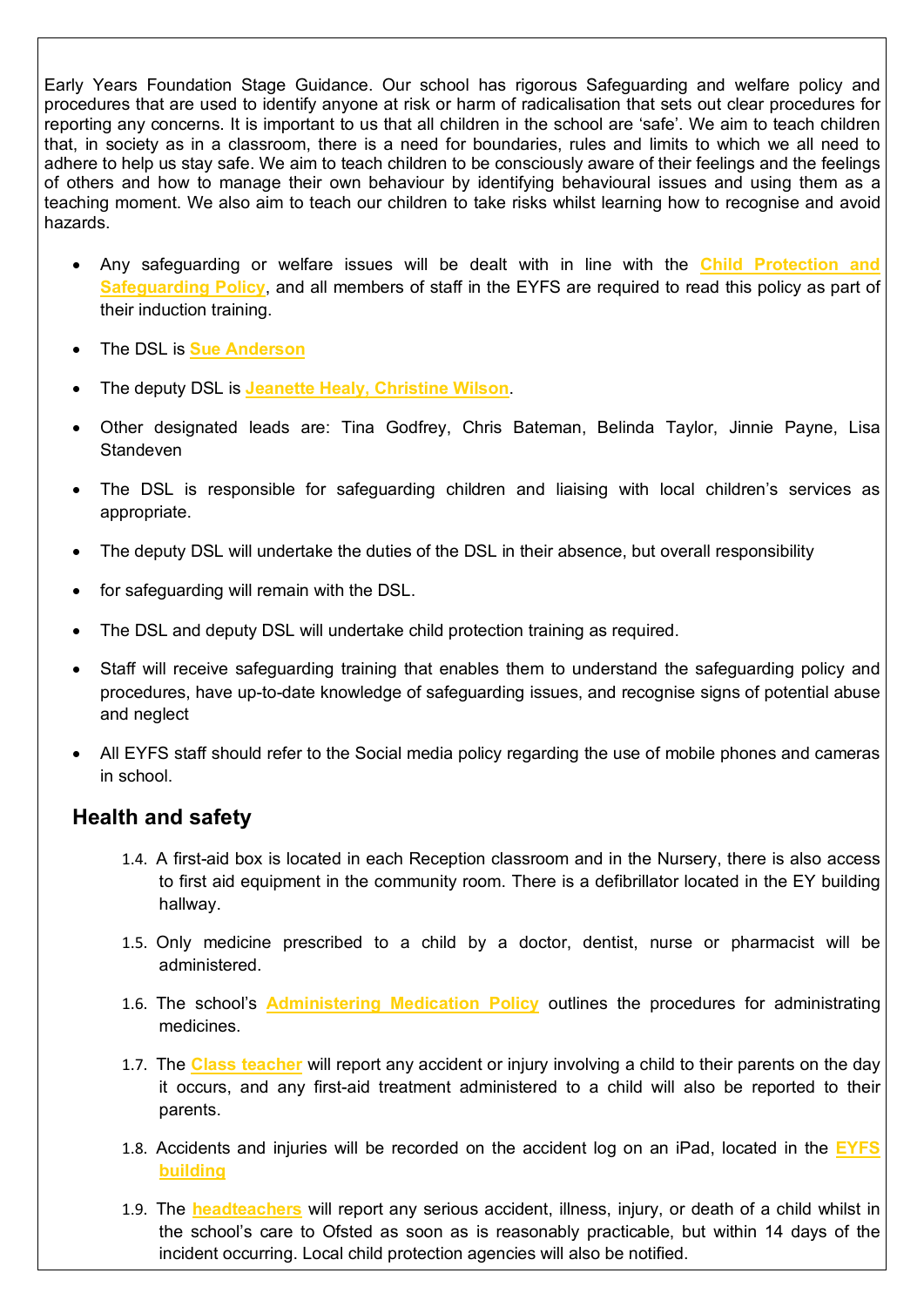- 1.10. The school has a **Fire Evacuation Plan** in place.
- 1.11.Any food or drink provided to children is healthy, balanced and nutritious.
- 1.12. The **headteachers** will notify Ofsted of any incidents of food poisoning affecting two or more children within 14 days of the incident.
- 1.13. Information about any dietary requirements, preferences, food allergies and any special health requirements a child has will be recorded.
- 1.14. Fresh drinking water is available at all times.
- 1.15.Smoking is not permitted on the school premises.
- 1.16. The **Health and Safety Policy** outlines the full health and safety policies and procedures.

# **Induction and Transition**

We want to ensure a smooth transition from home to school and to work effectively in partnership with parents/carers/guardians. We establish and maintain effective links with relevant adults through:

- Inviting all parents to an induction meeting during the term before their child starts school.
- The Nursery children have a home visit and a Pre-Nursery visit. They come for a session with their parents in small groups. This provides opportunity for staff to get to know the children/parents and share important information. All children start normal sessions and are phased in during the following week.
- The Reception children have pre-school visits, where they can spend time in their new class with their new teacher/teaching assistant and meet new friends before starting school. The Phase Leader will also go and visit the children in their current provision.
- The Phase Leader will liaise with local nurseries or playgroups to gather information.
- Parents are always able to speak to staff before or after school each day. A suitable time can be arranged for more detailed meetings.
- Regular newsletters and Parentapp system are in place.

# **Partnership with Parents and Carers**

The school recognises the importance of establishing effective relationships with parents/carers in ensuring the children achieve their full potential. Parental involvement is actively encouraged. Parents are very welcome to chat to staff prior to the start of the school day or at the end of the school day giving them opportunities to discuss any concerns with staff. Staff ensure that parents are well informed about the curriculum their child is experiencing through Tapestry, reading diary, letters, newsletters, Twitter and the school website. Staff take the opportunity at the end of the day to talk to parents about significant achievements or any concerns.

Throughout the year, Nursery and Reception parents are invited to attend workshops that help support their child's development at home. Parents are very welcome in the Reception and Nursery classrooms to talk about interesting pets, hobbies or jobs. A celebration event takes place at the end of each term. Parents are invited to come into class at the end of the school day and enjoy spending time with their child looking at their workbook and celebrating their achievements.